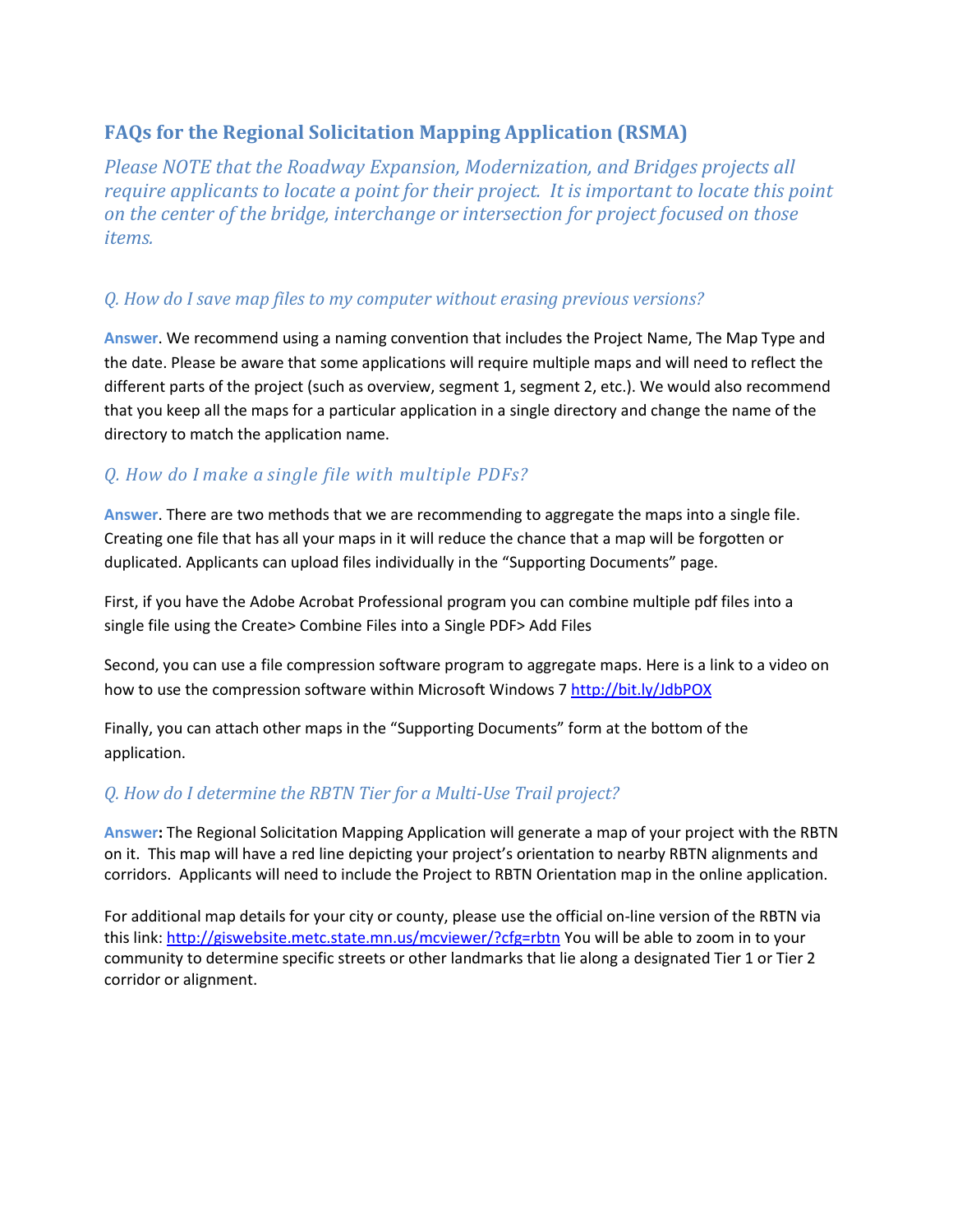## *Q. How do I map a park and ride facility?*

**Answer**. Make three maps. The maps should be organized in three distinct groups.

First make an overview map that has only the location of the park and ride. Use this map to help answer measures 1B, 2A, and 4A. Use the Transit Connections map to find the transit routes that will serve the new facility and to identify the stops needed to create the next two maps.

Second, make a map for the outgoing areas that will be serviced by park and ride based on the transit service **from** the proposed park and ride. Digitize the location of the park and ride facility as well as all transit stops and/or stations where riders will be dropped off. Use the Population/Employment map to answer the measure 1A.

Finally, make a map for the incoming areas that will be serviced by park and ride based on the transit service **to** the proposed park and ride. Digitize the location of the transit stops and/or stations where riders will embark on transit to get to the park and ride facility. Use the Socio-Economic Conditions map to answer measure 3A.

### *Q. How many transit stops do I map on a transit application?*

**Answer**. Map the bus stops that your route will make, as much as feasible. The mapping application will pull the data for all the bus stops mapped. In the mapping application, turn on the Transit layers, so that you see existing transit routes. For express routes, map all the stops for your proposed project. For a local route, draw points along your project, making sure to draw points where transit routes connect.

## *Q. How do I map a Multiple Segmented Project (e.g., reconstruction of a road on both sides of a new interchange)*

**Answer**. Make an overview map. This map will be the reference for the scoring team to locate the other project segments. Then make a map for each of the segments in your project. Generally, you can sum the characteristics of the individual segment maps with the overview map. The sum from the map segments should not be larger than the total from the overview map.